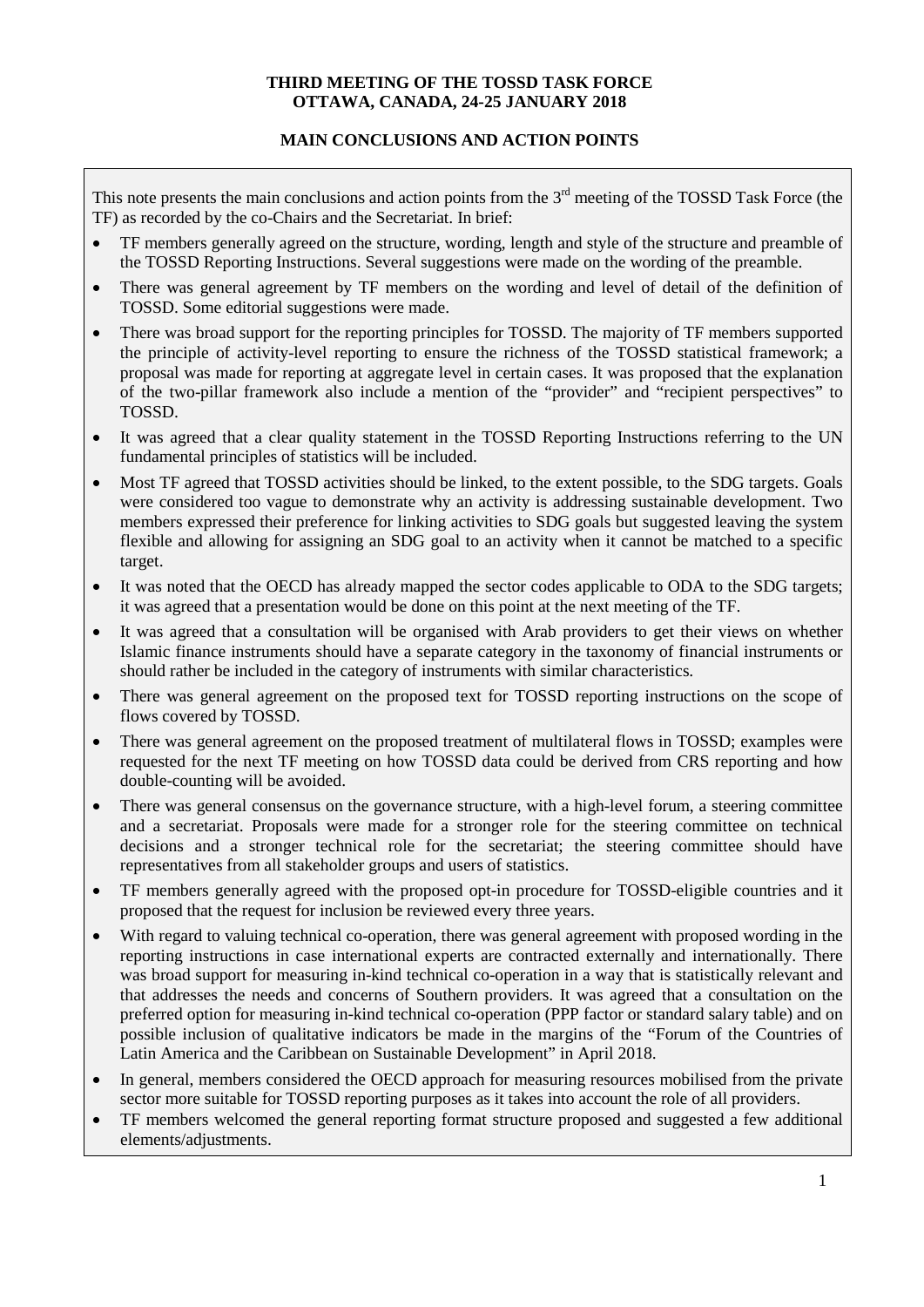| 1. | Item 1. Welcome, introductory remarks and adoption of the agenda                                                                                                                                                                                                                                                                                                                                                                                                                                                                                                                                                                                                                                                                                                                   |
|----|------------------------------------------------------------------------------------------------------------------------------------------------------------------------------------------------------------------------------------------------------------------------------------------------------------------------------------------------------------------------------------------------------------------------------------------------------------------------------------------------------------------------------------------------------------------------------------------------------------------------------------------------------------------------------------------------------------------------------------------------------------------------------------|
|    | After welcoming remarks by Canada and co-Chairs of the Task Force (TF), the agenda for the meeting<br>was approved.                                                                                                                                                                                                                                                                                                                                                                                                                                                                                                                                                                                                                                                                |
| 2. | Item 2. Structure of the TOSSD Reporting Instructions and draft preamble                                                                                                                                                                                                                                                                                                                                                                                                                                                                                                                                                                                                                                                                                                           |
|    | The structure of the TOSSD Reporting Instructions as well as the first draft of the preamble was<br>presented to TF members, who welcomed the work and generally agreed with the wording, length and<br>style. Several suggestions were made on the preamble as follows:                                                                                                                                                                                                                                                                                                                                                                                                                                                                                                           |
|    | Indicate that TOSSD should have a life beyond 2030 and for this reason generally refer to<br>"sustainable development" and not only to the "SDGs" in the text.<br>Reverse the order of the first two paragraphs of the preamble.<br>٠<br>Emphasise the "why" of TOSSD, noting the evolution of development co-operation over the                                                                                                                                                                                                                                                                                                                                                                                                                                                   |
|    | years.<br>Highlight that all countries, even advanced economies, need to reach SDGs.<br>Include a placeholder for "data collection" in the table of contents.<br>Signal issues for which there is no consensus, but rather general agreement, with question<br>marks or placeholders.                                                                                                                                                                                                                                                                                                                                                                                                                                                                                              |
|    | Indicate the main differences between TOSSD and ODA and that a part of TOSSD can be<br>$\bullet$<br>derived from ODA.                                                                                                                                                                                                                                                                                                                                                                                                                                                                                                                                                                                                                                                              |
|    | Make reference to the statistical principles that TOSSD should comply with.<br>Note that the Global Public Goods pillar has not been discussed yet and that the wording<br>$\bullet$<br>could be modified at a later stage.                                                                                                                                                                                                                                                                                                                                                                                                                                                                                                                                                        |
|    | Consider revising the wording in paragraph $10$ – the word "unavoidable" was deemed rather<br>$\bullet$<br>subjective; alternative wording such as "guard against and mitigate negative damage" was<br>suggested.                                                                                                                                                                                                                                                                                                                                                                                                                                                                                                                                                                  |
|    | Further explain the composition of the TF. A reference to the governance of the TOSSD<br>measure could be made in this paragraph or in a separate note.                                                                                                                                                                                                                                                                                                                                                                                                                                                                                                                                                                                                                            |
|    | The statement on compliance with safeguards was welcomed; concrete measures to ensure<br>alignment with safeguards could be discussed at a later stage.<br>Add a point about TOSSD contributing to the monitoring of SDG 17.                                                                                                                                                                                                                                                                                                                                                                                                                                                                                                                                                       |
| 3. | Item 3. Emerging draft excerpts of the TOSSD Reporting Instructions: the definition of TOSSD                                                                                                                                                                                                                                                                                                                                                                                                                                                                                                                                                                                                                                                                                       |
|    | There was general agreement by TF members on the wording and level of detail of the definition of<br>TOSSD included the draft Reporting Instructions. Some suggestions were made as follows:                                                                                                                                                                                                                                                                                                                                                                                                                                                                                                                                                                                       |
|    | One TF member suggested that reference be generally made to "sustainable development"<br>rather than to the SDGs. Other TF members commented that TOSSD should indeed have a life<br>beyond 2030 but it would nevertheless be best to link the measure with the SDGs. TOSSD is a<br>tool to track SDG implementation which is the current main concern of the global community;<br>the link with the SDGs will facilitate the anchoring of TOSSD in the UN architecture. The<br>wording on sustainable development could evolve over time to reflect any changes in global<br>sustainable development priorities. An explicit statement could be made to indicate that<br>TOSSD shall not expire after 2030 even if the operational definition is linked to SDG<br>implementation. |
|    | One TF member supported the broadest definition of "resources mobilised" to capture as<br>$\bullet$<br>much resources as possible. Another TF member was sceptical about the possibility of<br>collecting data on resources provided by "other enterprises under significant government<br>influence" and suggested that data from non-state-owned enterprises could be collected under<br>a satellite indicator. Some TF members highlighted that the economic services of embassies<br>could provide examples of companies under significant government influence. The co-Chairs<br>clarified that reporting by countries on these resources would be voluntary; also, the fact that a                                                                                           |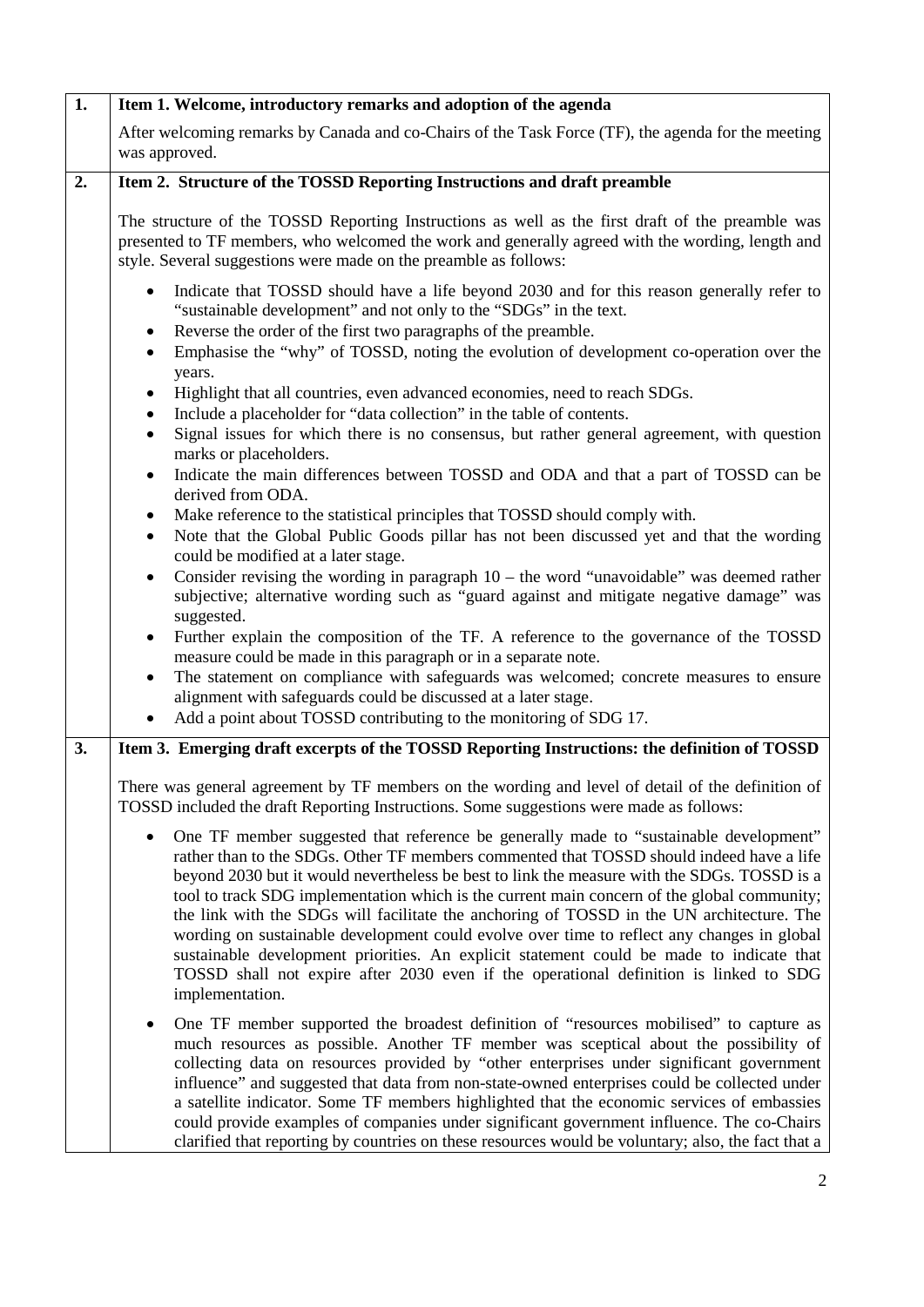country is able to obtain data from an enterprise could indeed demonstrate "significant influence". They recommended collecting data on all three types of resources included in the definition, so as to collect as much information as possible, and reviewing the question of enterprises under significant government influence in a few years' time. **4 Item 4. Emerging draft excerpts of the TOSSD Reporting Instructions: reporting principles and core statistical features**

**a) Reporting principles, including a proposal for associating international statistical standards with the TOSSD statistical system** 

## **Main reporting principles**

There was general agreement among TF members on the main reporting principles. Some suggestions were made as follows:

- One TF member expressed concerns over the principle of activity-level reporting on TOSSD and proposed that aggregate-level reporting should be a parallel option ("as necessary") and not applied only in exceptional cases. The TOSSD Secretariat asked the TF member to reconsider the issue since, for TOSSD to be a useful analytical tool it should provide as much information as possible to data users. Given that financial information such as the interest rates and other sensitive information is not included in TOSSD reporting format, there should be no major confidentiality issues; aggregation could be permitted in certain cases. The majority of TF members supported the principle of activity-level reporting to ensure the richness of the TOSSD statistical framework.
- One TF member suggested including in section 1.2.4 (currency) a principle on reporting in USD on constant prices to address the issue of volatility of exchange rates. Another TF member commented that a fixed exchange rate would not reflect changes in the market prices and suggested using variable exchange rates. Two TF members proposed that the exchange rate at the time of transaction could be collected as a memo item but that an annual average exchange rate should be used for the main TOSSD data.

### **Statistical quality standards**

TF members generally agreed that as a statistical framework, TOSSD should comply with international statistical principles and a reference to this effect should be included in the Reporting Instructions. Other comments were made as follows:

- Among the proposed international statistical principles, the UN fundamental principles of statistics are the broadest and most appropriate for TOSSD.
- In regard to the quality dimensions, a code of good practice could be developed for TOSSD. The UK code of conduct could serve as an example – it has three main pillars (quality, value and trust) and had been inspired by the UN fundamental principles and the European principles for statistics. In the Philippines, trust is considered as the very foundation of statistics and is based on three core values embedded in the UN fundamental principles: integrity, independence and transparency. Clear metadata, definitions and reporting forms, are also a good basis to ensure trust.

It was agreed that the TOSSD Reporting Instructions should include a clear quality statement referring to the UN fundamental principles of statistics and specifically mention trust and some other quality aspects. The issues paper 4.a could serve as reference material for TOSSD in future.

### **b) Main statistical concepts and classifications**

TF members generally agreed with the proposed wording in the TOSSD Reporting Instructions. One TF member, supported by another member, proposed that the "provider" and "recipient perspectives" be spelled out in this section.

One of the discussion points under this agenda item was the question of whether the sector classification and the SDG focus field (items 13 and 14 of the reporting format) should be referenced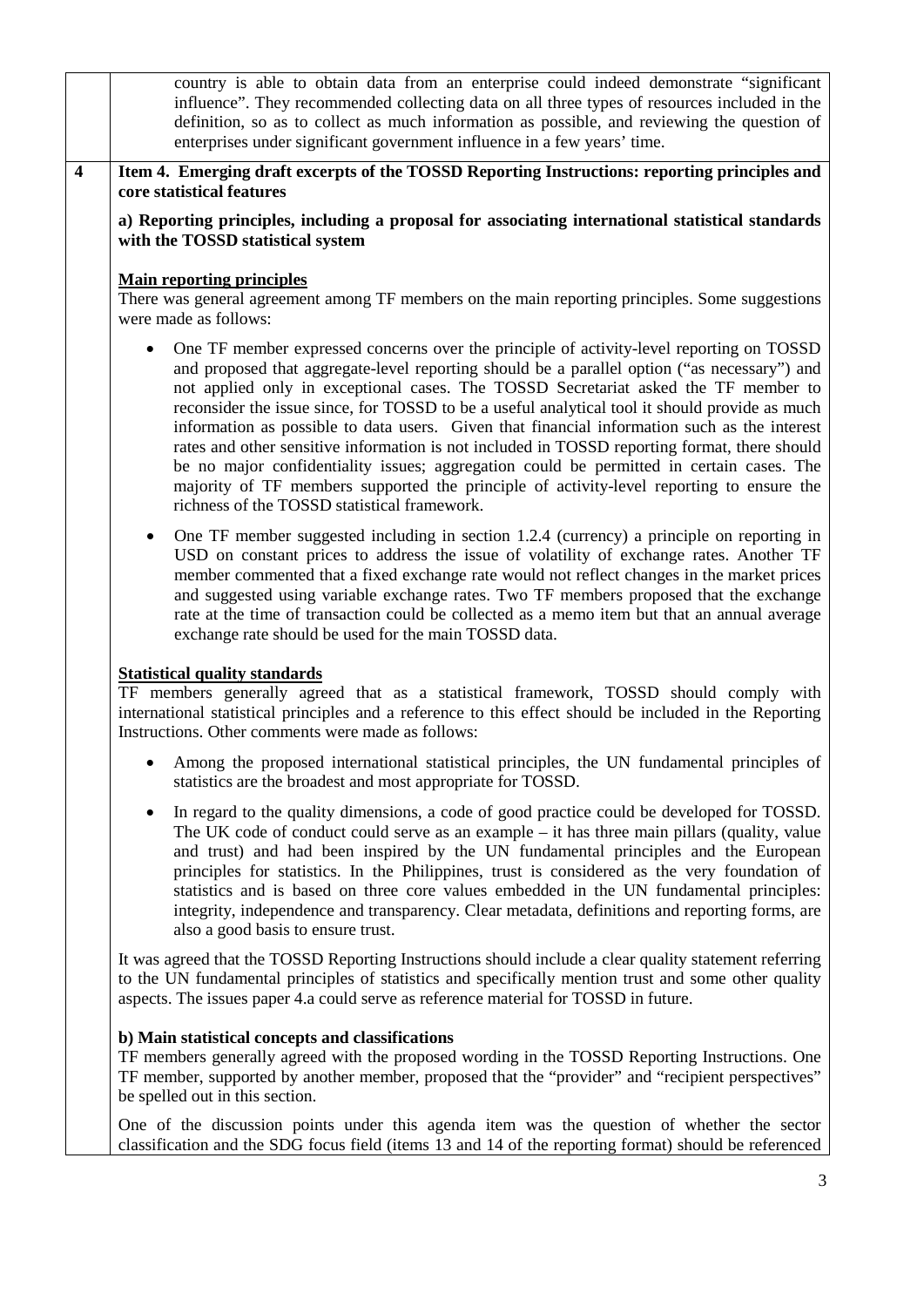in this section of the Reporting Instructions. The discussion went beyond that question – TF members exchanged views on the classification of TOSSD activities by sector and whether the operational definition of TOSSD should be related to SDG targets or goals. Several comments were made as follows: • One TF member suggested using the existing classifications of the Creditor Reporting System

- (CRS) for ODA. Another TF member proposed that the classification be adapted to the context of sustainable development and would send written comments to that effect.
- As regards the question of whether the operational definition of TOSSD should be linked to SDG targets or goals, most TF members agreed that targets would be more appropriate while two TF members expressed their clear preference for goals. A few TF members have already mapped their development co-operation activities against the SDG targets and asserted that reporting at the target level is feasible. A study that Sweden had conducted on linking development co-operation projects from Sida to the SDG goals and targets had found that the goals were too broad for operational purposes, and therefore bound to lead to subjective reporting. Partner countries involved in the study had also found more useful to have information at target level.
- The question was raised on whether information by sector was indeed necessary if reporting takes place at the level of targets. Some TF members suggested that sectoral information might not be necessary given the inter-sectoral approach of the 2030 Agenda while most members preferred to have both sectors and SDG targets to ensure statistical continuity (the SDGs will expire in 2030) and also to provide richer information. It was suggested to develop a mapping exercise but given that this would be very complex, data collection on both sectors and targets could facilitate the mapping later on. The OECD has already mapped the sector codes applicable to ODA to the SDG targets; it was agreed that a presentation would be done on this point at the next meeting of the TF. It was also mentioned that the Conference of European Statisticians had conducted work in this area and that their framework of sectors and SDGs might be useful in the context of TOSSD if it could be linked to the CRS.
- With regard to the taxonomy of financial instruments, one TF member suggested including therein specific categories for Islamic finance instruments, to give visibility to some countries' and institutions' support to SDG implementation through those instruments. During its 2nd meeting the TF had considered the option of integrating Islamic finance instruments within the other categories but members acknowledged that identifying them separately could give more visibility to Islamic finance. To conclude on this point, it was suggested to hold a consultation with Arab providers, possibly during the UN World Data Forum to take place in Dubai, in October 2018. In the meantime a placeholder for Islamic finance could be inserted in the emerging Reporting Instructions.
- It was proposed that a unique international ID number be assigned in case of complex financing arrangements (with multiple countries/institutions financing one project). This information would be very useful for partner countries and also help check that there is no double-counting of cross-border flows.

# **5. Item 5. Emerging draft excerpts of the TOSSD Reporting Instructions: scope of the TOSSD statistical system**

**a) Scope of cross-border resource flows covered in TOSSD** 

- TF members generally agreed with the wording in the TOSSD reporting instructions. On paragraph 31 it was proposed to replace the term "capital flow" by "non-grant capital flows" since grants can also be part of capital flows.
- TF members generally agreed with the proposal that only short-term transactions by multilateral development banks be included in the TOSSD measure. One TF member suggested exploring the feasibility of including, in TOSSD, short-term transactions by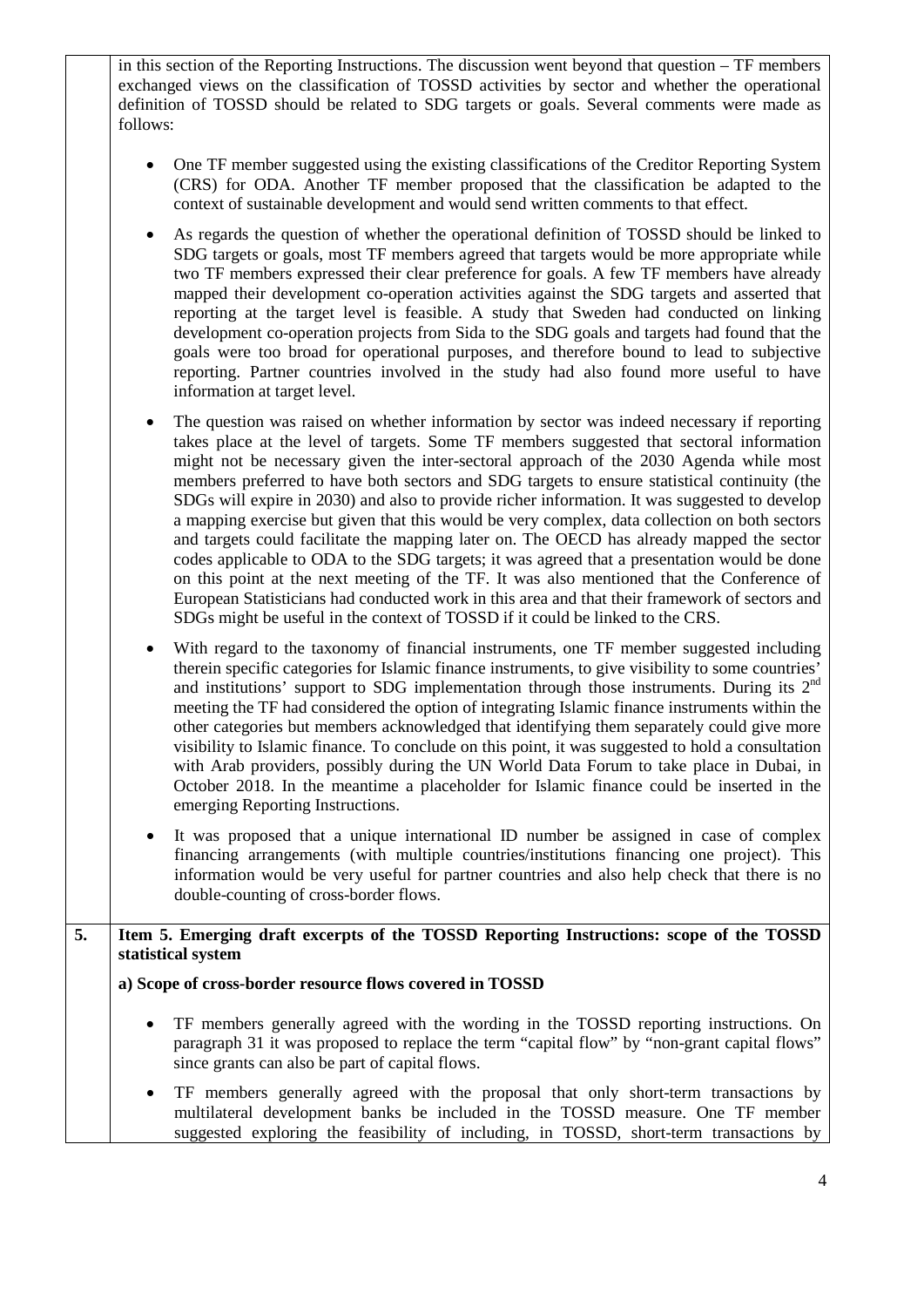|                     | development finance institutions of provider countries.                                                                                                                                                                                                                                                                                                                                                                                                                                                                                                                                                                 |
|---------------------|-------------------------------------------------------------------------------------------------------------------------------------------------------------------------------------------------------------------------------------------------------------------------------------------------------------------------------------------------------------------------------------------------------------------------------------------------------------------------------------------------------------------------------------------------------------------------------------------------------------------------|
| further discussion. | The item was concluded by noting there was general agreement but that the text could remain open for                                                                                                                                                                                                                                                                                                                                                                                                                                                                                                                    |
| <b>TOSSD</b>        | b) Follow-up of the previous Task Force discussion on treatment of multilateral flows in                                                                                                                                                                                                                                                                                                                                                                                                                                                                                                                                |
|                     | There was general agreement on the proposed treatment of multilateral flows. Some comments were<br>made on the proposed TOSSD reporting instructions as follows:                                                                                                                                                                                                                                                                                                                                                                                                                                                        |
| $\bullet$           | Add an example of a Financial Intermediary Fund.                                                                                                                                                                                                                                                                                                                                                                                                                                                                                                                                                                        |
| $\bullet$           | Two TF members highlighted the importance of attributing the multilateral flows back to the<br>providers. One member suggested that providers' contributions to the multilateral system be<br>counted in one of the TOSSD satellite indicators to present figures on the donor effort. The<br>Secretariat clarified that donor effort was measured through ODA and that TOSSD was a<br>different measure to capture cross-border flows. It was also noted that the question of<br>attribution of multilateral outflows could be discussed as part of the provider perspective<br>workshop, to take place in March 2018. |
| $\bullet$           | With regard to the opt-in procedure for multilateral organisations, there was general<br>agreement with the proposed wording for the Reporting Instructions but it was advised that<br>the criteria might need to be further developed as and when the discussions on the $2nd$ pillar of<br>TOSSD and the governance structure had advanced.                                                                                                                                                                                                                                                                           |
| $\bullet$           | There were a few concerns about the risk of double-counting flows and questions about how<br>to derive TOSSD data from the CRS reporting on ODA flows. It was agreed that the<br>Secretariat will provide examples on these two issues for the next TF meeting. The question of<br>how to avoid double-counting with contributions to Global Public Goods will be discussed as<br>and when the 2 <sup>nd</sup> TOSSD pillar will be developed.                                                                                                                                                                          |
| $\bullet$           | In response to a comment from one TF member, it was clarified that, based on the<br>consultation with a number of multilateral organisations, the decisions on resource allocations<br>from single-donor trust funds were made by the multilateral organisation and not by the<br>provider; therefore, a clear criterion to distinguish who should be reporting the outflows from<br>a trust fund would be who makes the decision on resource allocation. A visualisation will be<br>developed to clarify this point.                                                                                                   |
|                     | Item 6. Possible options for TOSSD governance arrangements                                                                                                                                                                                                                                                                                                                                                                                                                                                                                                                                                              |
|                     | The TOSSD Secretariat presented the main outcomes of the discussions at the $2nd TF$ meeting on<br>TOSSD governance arrangements. TF members provided the following feedback:                                                                                                                                                                                                                                                                                                                                                                                                                                           |
| data.               | The steering committee should take decisions on major changes to the TOSSD Reporting<br>Instructions and the high-level political forum should rather provide strategic and political<br>direction to the steering committee; it could also review qualitative assessments of TOSSD                                                                                                                                                                                                                                                                                                                                     |
| $\bullet$           | The steering committee should be designed to include expertise from all stakeholder groups<br>including traditional and emerging providers and partner countries, development policy<br>experts and statisticians. The UN and its regional economic commissions as well as key<br>regional organisations such as the EU, AU, ECLAC or ASEAN should be represented as well.                                                                                                                                                                                                                                              |
| $\bullet$           | The Secretariat should have a stronger technical role; its mandate should be elaborated to also<br>cover data collection and quality assurance.                                                                                                                                                                                                                                                                                                                                                                                                                                                                         |
| $\bullet$           | TF members did not have strong views on whether the host institution for the general<br>assembly could be UNSC or ECOSOC and suggested that the Secretariat might approach<br>both. The co-Chair noted that the natural entry point for a statistical framework would be the<br>UNSC which, in turn, reports to ECOSOC.                                                                                                                                                                                                                                                                                                 |
|                     |                                                                                                                                                                                                                                                                                                                                                                                                                                                                                                                                                                                                                         |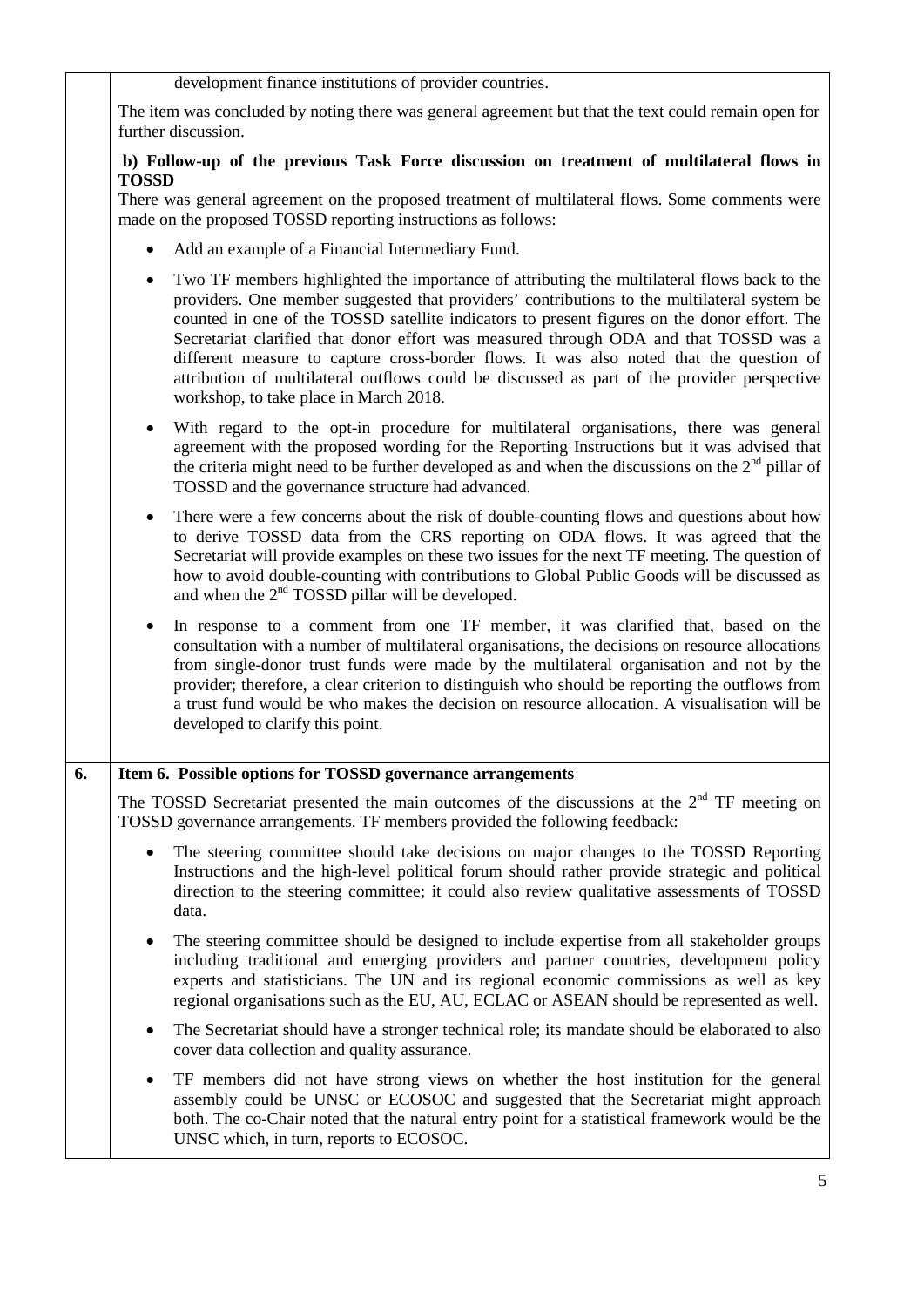|    | One TF member proposed that, if the governance structure is to be associated with UNSC, the<br>best way forward could be the creation of a new subsidiary, rather than associating TOSSD<br>with one of the two existing UNSC subsidiary bodies. (A factual correction was made to the<br>issues paper regarding the name of the second subsidiary body which should read "high level<br>group for partnership, coordination and capacity building".)                      |
|----|----------------------------------------------------------------------------------------------------------------------------------------------------------------------------------------------------------------------------------------------------------------------------------------------------------------------------------------------------------------------------------------------------------------------------------------------------------------------------|
|    | The possible association of TOSSD with the Inter-Agency Expert Group on SDGs could also<br>$\bullet$<br>be explored, given that the aim was to introduce TOSSD as an official indicator under SDG<br>17. It was flagged that all SDG indicators have custodian agencies and that for TOSSD the<br>custodians could be UNCTAD and OECD.                                                                                                                                     |
|    | In the context of UNSC, it is important to demonstrate that TOSSD will be useful for partner<br>$\bullet$<br>countries and therefore highlight the focus on cross-border flows.                                                                                                                                                                                                                                                                                            |
|    | Further efforts are required to obtain UN support for TOSSD and partnering with entities such<br>$\bullet$<br>as UNCTAD will be a cornerstone of success. The Secretariat explained that it had been in<br>frequent contact with a number of UN entities to keep them updated on the process; with<br>TOSSD now becoming more clearly defined through Reporting Instructions it should be<br>easier to enhance collaboration with the UN.                                  |
|    | It was suggested that a link with the high-level forum for the SDGs should be established and<br>$\bullet$<br>that regional spaces for discussion on TOSSD governance should also be created.                                                                                                                                                                                                                                                                              |
|    | One TF member expressed scepticism about the idea of regional data hubs; it could be feasible<br>$\bullet$<br>for Latin America but not necessarily for all regions.                                                                                                                                                                                                                                                                                                       |
|    | Transparency, consistency and credibility are the most important elements of the governance<br>$\bullet$<br>framework.                                                                                                                                                                                                                                                                                                                                                     |
|    | Lisa Bersales confirmed that the UNSC had approved the co-Chairs' request for a TOSSD side event<br>in the margins of the UNSC meeting in March 2018 and a statement on TOSSD during the meeting<br>itself. The co-chairs will prepare the request for including TOSSD on the agenda of the UNSC<br>meeting in March 2019.                                                                                                                                                 |
| 7. | Item 7. Emerging draft excerpts of the TOSSD Reporting Instructions: specific eligibility<br>criteria                                                                                                                                                                                                                                                                                                                                                                      |
|    | a) TOSSD-eligible countries                                                                                                                                                                                                                                                                                                                                                                                                                                                |
|    | There were some concerns about whether to include criteria for the opt-in procedure or not,                                                                                                                                                                                                                                                                                                                                                                                |
|    | and which body should be assessing the opt-in requests. In the spirit of inclusivity and<br>universality, and to avoid creating a politically contradictory approach to the universality of<br>the SDGs, it was agreed that the proposed procedure is acceptable and that the Reporting<br>Instructions might clarify that there are no criteria for the opt-in procedure.                                                                                                 |
|    | In the same line, a TF member highlighted that the term "traditional donors" is very vague and<br>٠<br>that maybe the document should refer to "DAC members". The Secretariat clarified that the<br>language was vague on purpose because the DAC membership might change to include<br>emerging donors that might want to be TOSSD recipients. Moreover, there are very rich<br>economies outside the DAC membership like the Arab donors who are not expected to opt in. |
|    | It was proposed that the opt-in request from a country could be reviewed every three years.                                                                                                                                                                                                                                                                                                                                                                                |
|    | b) Clarification regarding SDG targets                                                                                                                                                                                                                                                                                                                                                                                                                                     |
|    | In general the Task Force agreed that TOSSD activities should be linked, to the extent<br>possible, to the SDG targets. Goals were considered too vague to demonstrate why an activity<br>is addressing sustainable development.                                                                                                                                                                                                                                           |
|    | One member expressed its preference for linking activities to SDG goals but suggested<br>$\bullet$<br>leaving the system flexible and allowing for assigning an SDG goal to an activity when it<br>cannot be matched to a specific target.                                                                                                                                                                                                                                 |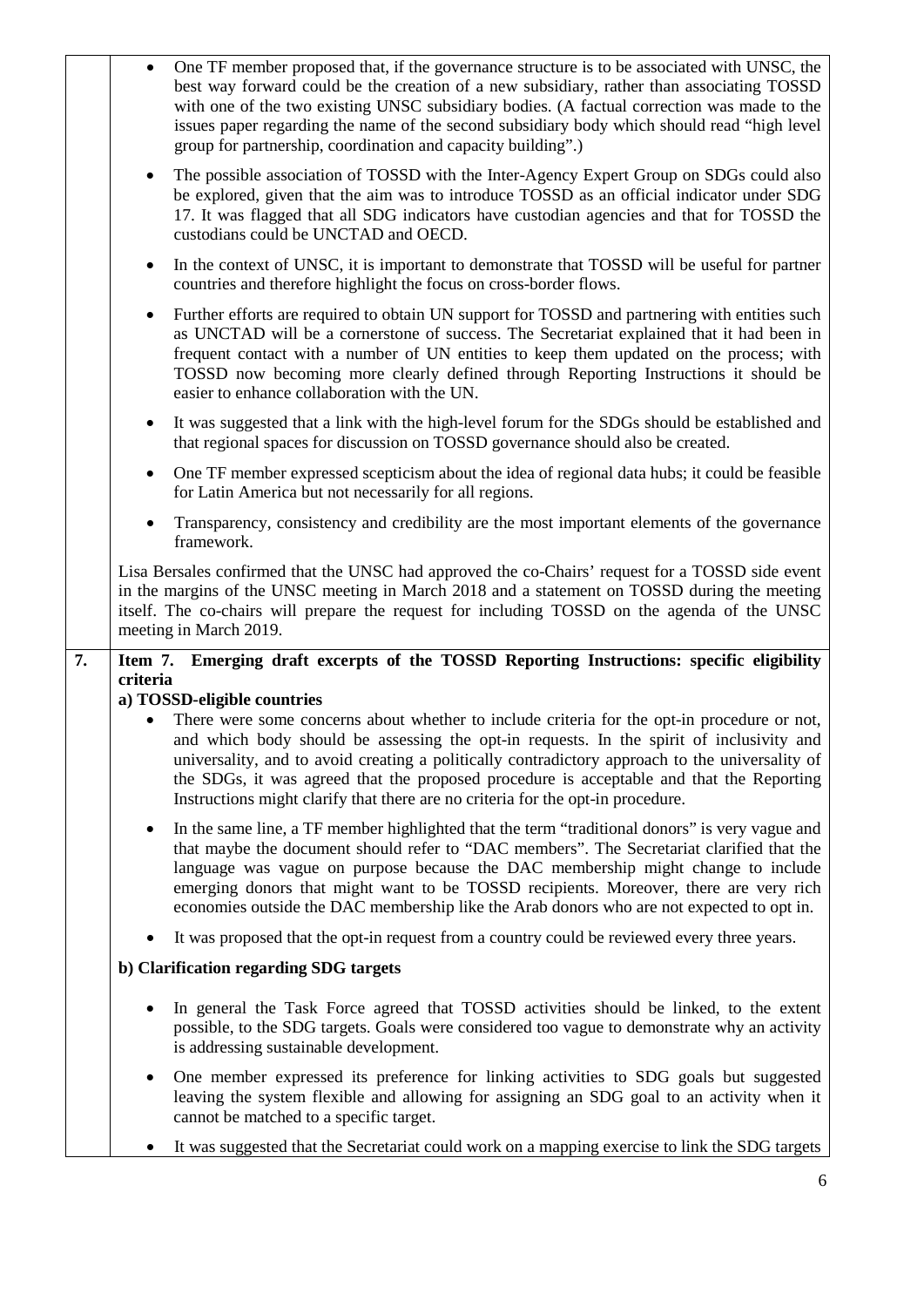|    | to the CRS or CES sector nomenclatures, also building on work by the OECD and Sweden in<br>this area [see action points for discussion item 4.b), bullet 3]. This could be done also using<br>concrete examples (e.g. project targeting several targets).                                                                                                                                                                                                                                       |
|----|-------------------------------------------------------------------------------------------------------------------------------------------------------------------------------------------------------------------------------------------------------------------------------------------------------------------------------------------------------------------------------------------------------------------------------------------------------------------------------------------------|
| 8. | Item 8. Emerging draft excerpts of the TOSSD Reporting Instructions: specific methods<br>a) Follow-up of the previous Task Force discussion on valuation of technical assistance in<br><b>TOSSD</b>                                                                                                                                                                                                                                                                                             |
|    | There was general agreement with proposed wording in the TOSSD reporting instructions<br>$\bullet$<br>regarding the treatment of international experts that are contracted externally and<br>internationally, with some proposed edits by two TF members.                                                                                                                                                                                                                                       |
|    | There was broad support for measuring in-kind technical co-operation in a way that is<br>$\bullet$<br>statistically relevant and that addresses the needs and concerns of Southern providers. One TF<br>member however expressed preference for taking into account only the real cost (and not<br>value and opportunity cost).                                                                                                                                                                 |
|    | Both option 1 (applying PPP factor) and option 2 (standard salary table) seemed acceptable to<br>$\bullet$<br>TF members. Option 1 is specifically designed to capture the opportunity costs while option 2<br>is similar to the system of national accounts. There were no strong views on one or other<br>option; one possibility would be to collect information on both and review and assess the most<br>appropriate method after a few years.                                             |
|    | With regard to the possibility of incorporating in TOSSD qualitative indicators, some TF<br>members questioned whether the main TOSSD framework was the right place to collect such<br>information while some other TF members agreed on collecting two or three main qualitative<br>indicators that are easy to collect, to capture the value of in-kind technical co-operation.                                                                                                               |
|    | In order to take into account Southern providers' views and concerns, it was agreed that a consultation<br>will be made in the margins of the ECLAC's "Forum of the Countries of Latin America and the<br>Caribbean on Sustainable Development", to take place on April 16-20 in Santiago de Chile.<br>Representatives from other regions shall also be invited.                                                                                                                                |
|    | b) Principles for reporting on resources mobilised from the private sector<br>The Secretariat presented a comparative analysis of the OECD and the MDB approaches for<br>measuring mobilisation. In general, members considered the OECD approach more suitable for<br>TOSSD reporting purposes as it takes into account the role of all providers (which is not the case of<br>the MDB approach which attributes the resources mobilised to MDBs only, according to a fee-based<br>criterion). |
|    | Some members expressed concerns about the fact that the MDB approach does not send<br>correct incentives to other providers. They considered that reporting on resources mobilised<br>should take into account the role of all providers involved in a co-financing arrangement with<br>the private sector.                                                                                                                                                                                     |
|    | The Task Force discussed ways to reach out to the MDBs to flag the need for a common<br>٠<br>standard for reporting on TOSSD while avoiding double counting. The World Bank Spring<br>meetings could provide opportunities for such outreach.                                                                                                                                                                                                                                                   |
|    | It was also mentioned that introducing a unique identifier could help avoid double counting<br>when measuring mobilisation. One member expressed concerns about the challenges to report<br>on mobilisation at the activity level.                                                                                                                                                                                                                                                              |
|    | Item 9. Emerging draft excerpts of the TOSSD Reporting Instructions: reporting format<br>The Secretariat presented a possible reporting format for the TOSSD framework. Members welcomed<br>the general structure and suggested a few additional elements/adjustments:                                                                                                                                                                                                                          |
|    | Reportable field in case of semi-aggregates: one TF member asked about the minimum<br>reporting requirements for semi-aggregates. The Secretariat mentioned that, for analytical<br>purposes, the minimum reporting requirements for any activity would include reporting on                                                                                                                                                                                                                    |